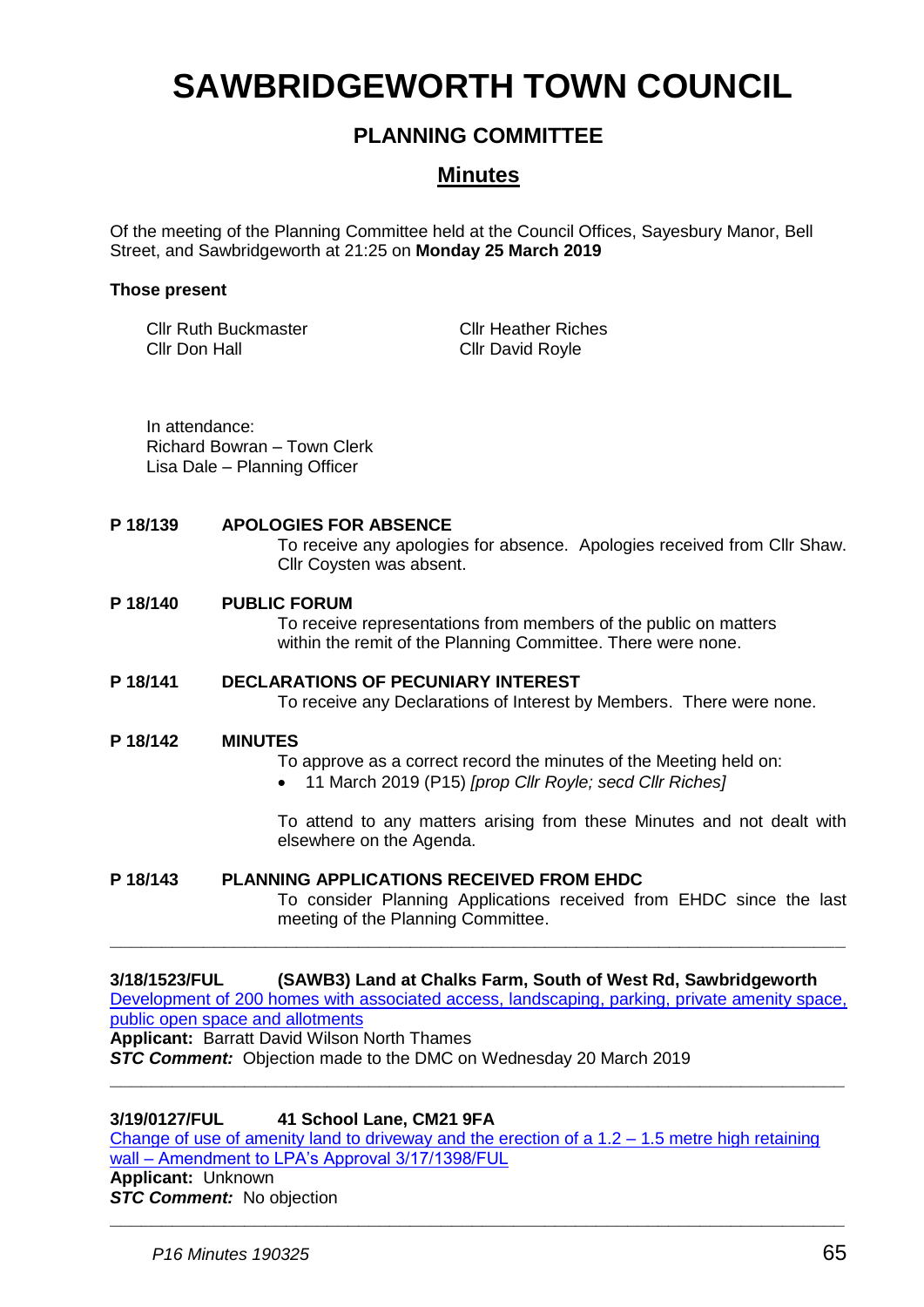#### **3/19/0406/FUL Land Adj The Chestnuts, Redricks Lane, CM21 9RL**

[Demolition of swimming pool and enclosure. Erection of 1 no.3 bedroomed bungalow, with the](https://publicaccess.eastherts.gov.uk/online-applications/applicationDetails.do?activeTab=documents&keyVal=PNBTEEGLI6K00)  [creation of vehicular access, parking and landscaping](https://publicaccess.eastherts.gov.uk/online-applications/applicationDetails.do?activeTab=documents&keyVal=PNBTEEGLI6K00)

**\_\_\_\_\_\_\_\_\_\_\_\_\_\_\_\_\_\_\_\_\_\_\_\_\_\_\_\_\_\_\_\_\_\_\_\_\_\_\_\_\_\_\_\_\_\_\_\_\_\_\_\_\_\_\_\_\_\_\_\_\_\_\_\_\_\_\_\_\_\_\_**

**\_\_\_\_\_\_\_\_\_\_\_\_\_\_\_\_\_\_\_\_\_\_\_\_\_\_\_\_\_\_\_\_\_\_\_\_\_\_\_\_\_\_\_\_\_\_\_\_\_\_\_\_\_\_\_\_\_\_\_\_\_\_\_\_\_\_\_\_\_\_\_**

**\_\_\_\_\_\_\_\_\_\_\_\_\_\_\_\_\_\_\_\_\_\_\_\_\_\_\_\_\_\_\_\_\_\_\_\_\_\_\_\_\_\_\_\_\_\_\_\_\_\_\_\_\_\_\_\_\_\_\_\_\_\_\_\_\_\_\_\_\_\_\_**

**\_\_\_\_\_\_\_\_\_\_\_\_\_\_\_\_\_\_\_\_\_\_\_\_\_\_\_\_\_\_\_\_\_\_\_\_\_\_\_\_\_\_\_\_\_\_\_\_\_\_\_\_\_\_\_\_\_\_\_\_\_\_\_\_\_\_\_\_\_\_\_**

**\_\_\_\_\_\_\_\_\_\_\_\_\_\_\_\_\_\_\_\_\_\_\_\_\_\_\_\_\_\_\_\_\_\_\_\_\_\_\_\_\_\_\_\_\_\_\_\_\_\_\_\_\_\_\_\_\_\_\_\_\_\_\_\_\_\_\_\_\_\_\_**

**Applicant:** Unknown **STC Comment:** Objection. Infringing on greenbelt and appears contrary to District Plan Policy HOU11 (GBR1)

**3/19/0518/FUL Land West of Farlea, Spellbrook Lane West, Spellbrook** [Construction of 1 no. detached infill dwelling](https://publicaccess.eastherts.gov.uk/online-applications/applicationDetails.do?activeTab=documents&keyVal=PO1QQWGLIDQ00) **Applicant:** Mr Peter Bada *STC Comment:* No objection

#### **3/19/0532/HH 3 Forebury Avenue, CM21 9BG**

[Double storey side and second storey rear extension with changes to fenestration](https://publicaccess.eastherts.gov.uk/online-applications/applicationDetails.do?activeTab=documents&keyVal=PO5R5RGLIEU00) **Applicant:** Unknown *STC Comment:* No objection

#### **P 18/144 LATE PLANNING APPLICATIONS**

To deal with Planning Applications received from EHDC following the Publication of this Agenda and received before 22 March 2019.

### **3/18/2770/HH 30 Bell Street, CM21**

Single storey rear extension **Applicant:** Mr C Page *STC Comment:* No objection **\_\_\_\_\_\_\_\_\_\_\_\_\_\_\_\_\_\_\_\_\_\_\_\_\_\_\_\_\_\_\_\_\_\_\_\_\_\_\_\_\_\_\_\_\_\_\_\_\_\_\_\_\_\_\_\_\_\_\_\_\_\_\_\_\_\_\_\_\_\_\_**

#### **3/19/0624/PNHH 8 Beechfield, CM21**

Single storey rear extension. Depth 6.0 metres, Maximum heigh 4.0 metres, Eaves height 2.9 metres **Applicant:** Mr Ben Halabi *STC Comment:* No objection

**\_\_\_\_\_\_\_\_\_\_\_\_\_\_\_\_\_\_\_\_\_\_\_\_\_\_\_\_\_\_\_\_\_\_\_\_\_\_\_\_\_\_\_\_\_\_\_\_\_\_\_\_\_\_\_\_\_\_\_\_\_\_\_\_\_\_\_\_\_\_\_**

**\_\_\_\_\_\_\_\_\_\_\_\_\_\_\_\_\_\_\_\_\_\_\_\_\_\_\_\_\_\_\_\_\_\_\_\_\_\_\_\_\_\_\_\_\_\_\_\_\_\_\_\_\_\_\_\_\_\_\_\_\_\_\_\_\_\_\_\_\_\_\_**

#### **P 18/145 PLANNING DECISIONS MADE BY EHDC**

To receive Planning Decisions from EHDC

#### **3/18/2507/HH 11 Stoneleigh, CM21 0BT**

Two storey side extension, erection of porch, conversion to garage and replacement of tiles. Insertion of door and window to flank elevation and alterations to fenestration. **Applicant:** Mr Navin Sood *STC Comment:* No objection *EHDC Decision:* Granted

**\_\_\_\_\_\_\_\_\_\_\_\_\_\_\_\_\_\_\_\_\_\_\_\_\_\_\_\_\_\_\_\_\_\_\_\_\_\_\_\_\_\_\_\_\_\_\_\_\_\_\_\_\_\_\_\_\_\_\_\_\_\_\_\_\_\_\_\_\_\_\_**